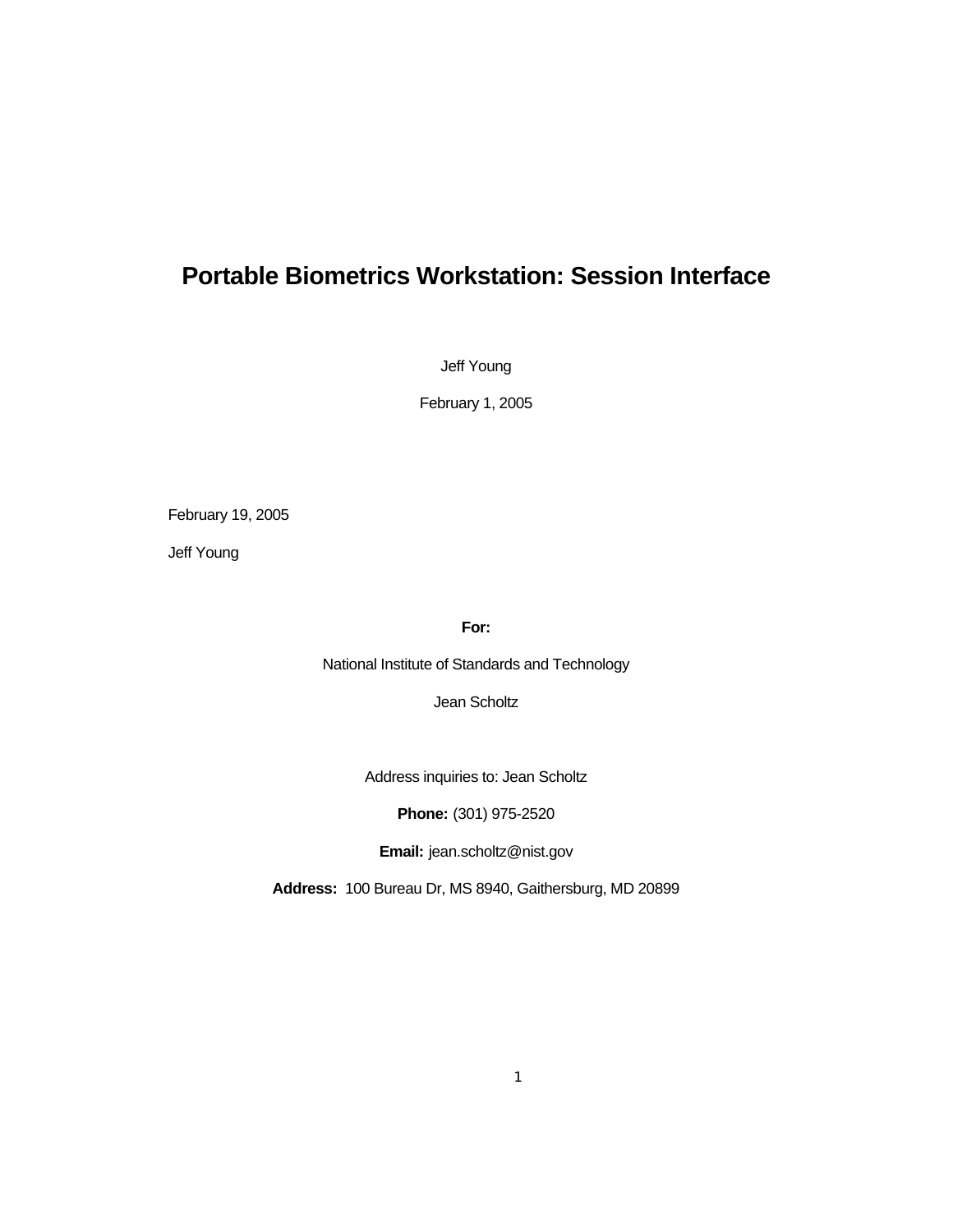#### **Executive Summary**

The portable biometric workstation is being developed as a means of creating a database of biometric information. The workstation will consist of nine (9) digital cameras that will capture a set of face photographs from different angles. Two (2) different fingerprint scanners will be used to collect digital fingerprints. Irises will be digitally recorded using an iris scanner. Each step (photographs, fingerprinting, and iris scanning) will be accomplished twice for the database in a single session. Six (6) months after the first data capture a second data capture will occur. This will create a database of biometrics taken at two points in time from the same person. The goal is to collect 10,000 sets of data. An operator will use the session interface to direct subjects through the workstation. The interface must clearly indicate what task is being accomplished as well as any specific requirements of the individual tasks.

In order to collect 10,000 complete sets of biometrics, we estimate using the workstation at least 25,000 times. In order to minimize the time, both for operators and the biometric subjects, it is critical that the usability of the workstation be maximized.

To test the usability of the session interface an interactive prototype was created. Participants were asked to play the role of the operator while developers played the roles of the assistant and the user (the person having biometric data collected). All the biometric data "collected" in the prototype was fake data. This was explained to the participants prior to the scenarios. There were three (3) scenarios; in the first scenario everything was normal and in working condition, in the second scenario two of the scanners were offline due to errors, and in the third scenario everything appeared normal but there were three scanning errors during the walkthrough. The scenarios were presented in the same order for all participants. After each scenario the participants were given a brief six-item questionnaire with space to provide feedback about the interface.

There were eight (8) participants, five (5) males and three (3) females. All were NIST employees at the time of the experiment.

The overall average time per scenario was 208 seconds. For the  $1<sup>st</sup>$  and  $3<sup>rd</sup>$  scenarios (with all tasks available) the average time was 239 seconds. The face photos took an average 28 seconds, fingerprints averaged 37 seconds per set (LH/RH and thumbs), and iris scans averaged 17 seconds. NOTE: These numbers do not take into consideration the actual "true" equipment timing. These numbers are based on 1.6 second simulated scan/display times.

There were few errors committed during the testing. Most of the errors that did occur were based around incorrect prompting. There were fewer errors committed as the session progressed, even though scenarios two and three had various sensor and image errors.

The collection times (photos, fingerprints, iris scans) stayed fairly constant across participants/scenarios, which implies that the timesavings between the scenarios are mostly due to an increased understanding of the procedure and tasks.

Almost all of the participants rated the interface and its components as easy to use. Even those who found it difficult in the first scenario rated it easier to use in the subsequent scenarios. Observations of operator behavior suggest that the assistant may be an unnecessary role.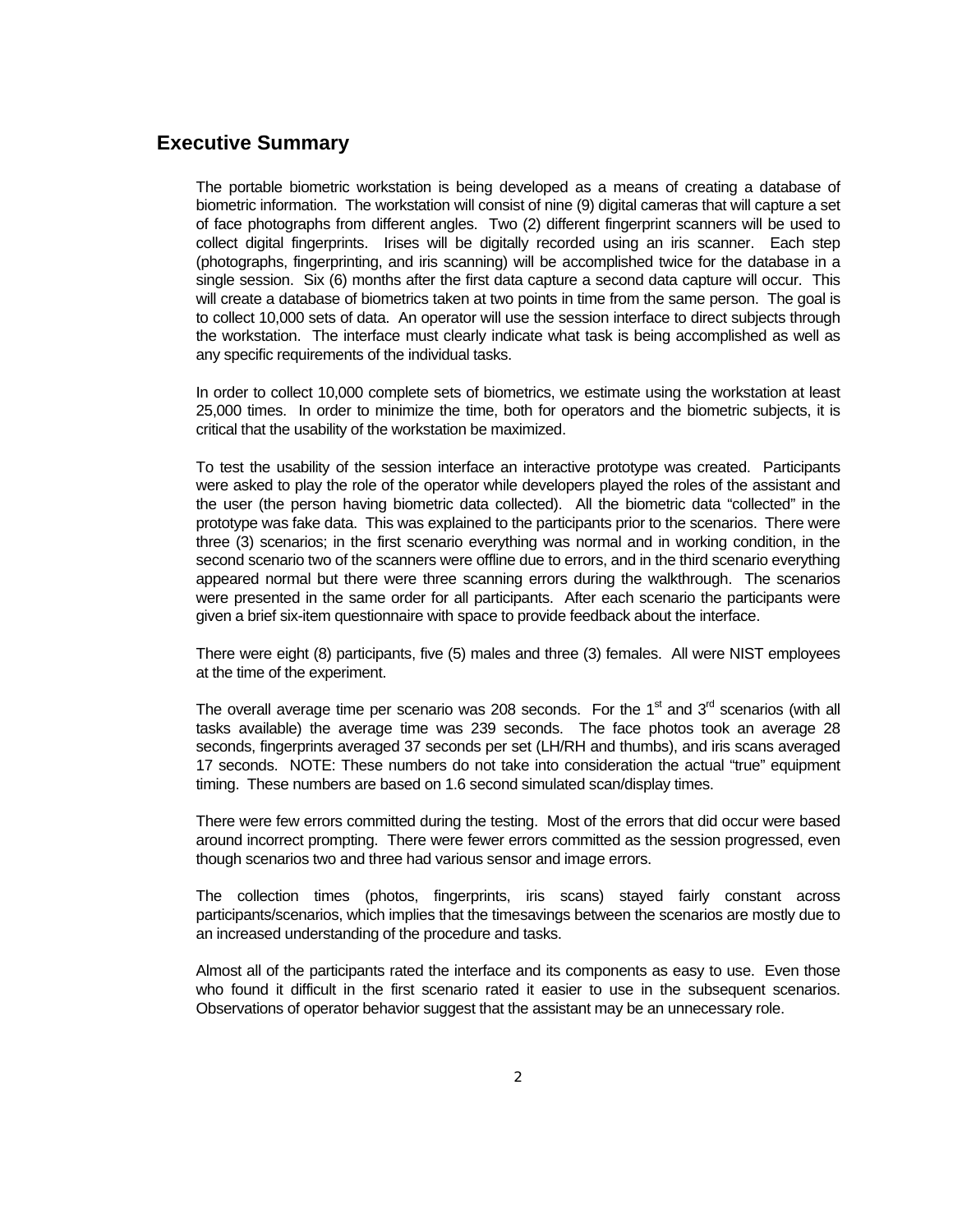## *Introduction*

#### **Full Product Description**

The portable biometric workstation is being developed as a means of creating a database of biometric information. The workstation will consist of nine (9) digital cameras that will capture a set of face photographs from different angles. Two (2) different fingerprint scanners will be used to collect digital fingerprints. Irises will be digitally recorded using an iris scanner. Each step (photographs, fingerprinting, and iris scanning) will be accomplished twice for the database in a single session. There is also an operator workstation, which will guide the flow through the biometric workstation and make sure the biometric data is properly captured. The operator workstation is also referred to as the session interface.

Nine Olympus Camedia C-5050 digital cameras were setup to capture the face photographs. One LS2 and ID500 scanners were setup to capture fingerprints. The OKI EQ5051A was setup to capture iris scans. None of the equipment was connected during the experiment, as we were only interested in testing the session interface. All biometric data "captured" by the session interface was fake data. This was explained to the participants in advance.

TSA agents will be using this workstation for the collection of a massive amount of biometric data.

#### **Test Objectives**

The experiment was conducted to assess how long each collection step took in the session interface and to determine if the interface facilitated the flow of the workstation. We also looked for any physical problems associated with the flow of the workstation and how well the session interface supported the operator during the data collection.

#### *Method*

## **Participants**

Eight participants were tested: 5 males and 3 females.

All participants were NIST employees. They had basic computer knowledge but were not knowledgeable in biometrics.

 Participants were solicited by e-mail and word of mouth. There were no key characteristics considered in the selection of participants.

As they all work at NIST, there is the possibility that the participants for this test had more computer knowledge than the average user population for this interface.

For the duration of this report, participants will be referred to as "operators." The operators interacted with three developers during the experiment. One developer was an observer who administered the experiment and answered any questions the operator had. A second developer played the role of the "user," who was the person having their biometric data collected. The third developer acted as the "assistant," who helped the operator and positioned the user for each collection sequence (photographs, fingerprinting, and iris scanning).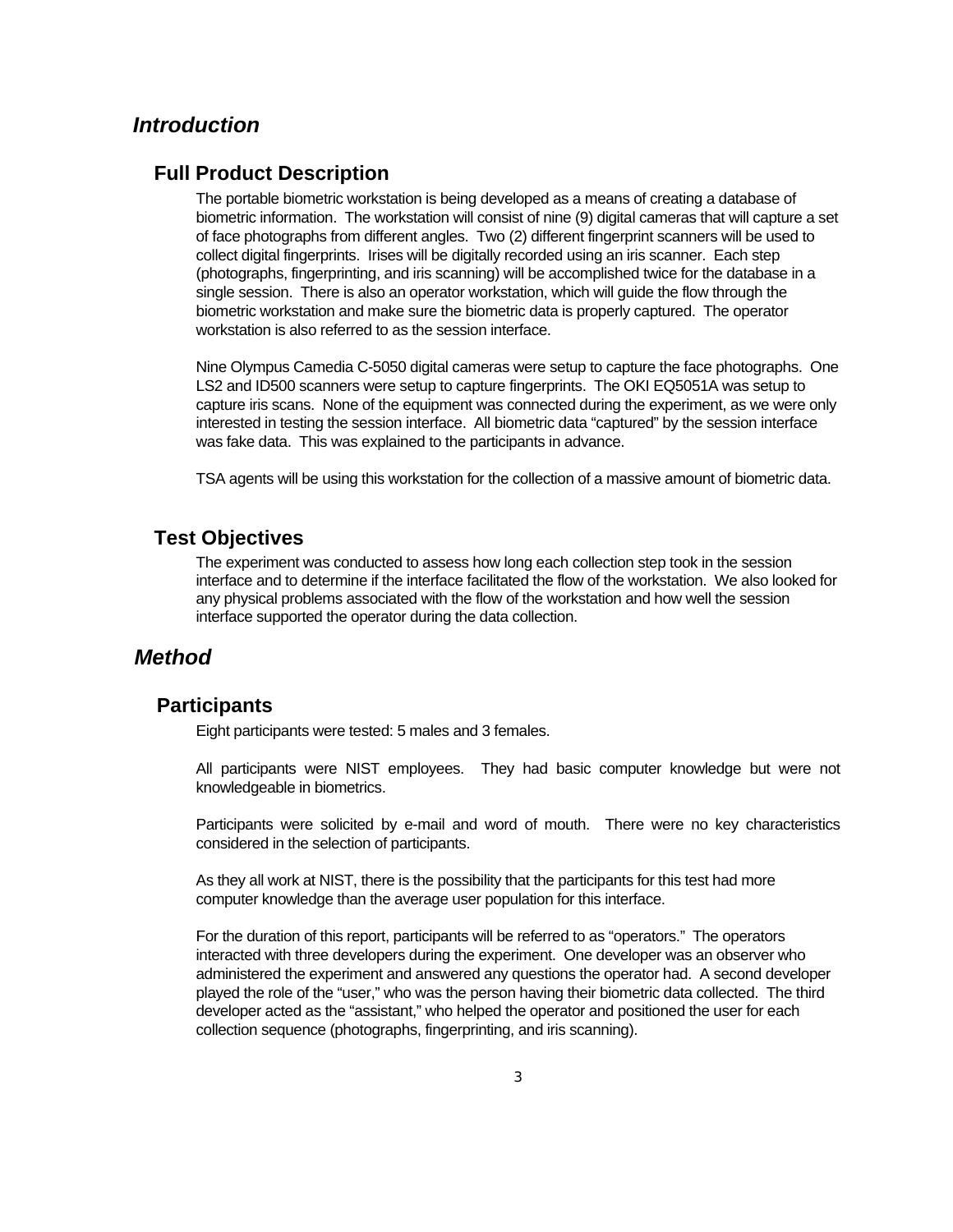## **Context of Product Use in the Test**

During the actual biometric collection in the field, there will probably be several people (users) waiting in line to use the workstation. There will also be a second assistant using a separate workstation to register those users waiting in line. The possible confusion caused by these interactions was not addressed in the experiment. Also, our users and assistants were more knowledgeable about the system than actual users will be.

## **Tasks**

The operators were asked to use the session interface to collect biometric data from a user. In doing this, they were using the task flow presented in the session interface, ensuring that the proper data was collected and that the data was acceptable. They also needed to direct the assistant to position the user correctly for each type of biometric collection.

This task was selected to evaluate the usability of the interface and gather an approximation of the time needed to complete the collection procedures.

Completion of the task was achieved after photo, fingerprint, and iris scans were collected.

# **Test Facility**

The test was conducted in a biometrics lab. The spaced used was about 12' x 8'. The operator sat on one side of a table while the fingerprint scanners were placed on the other side, facing out. The digital camera array was positioned to the left and perpendicular to the operator. The iris scanner was positioned directly across the room from the operator.

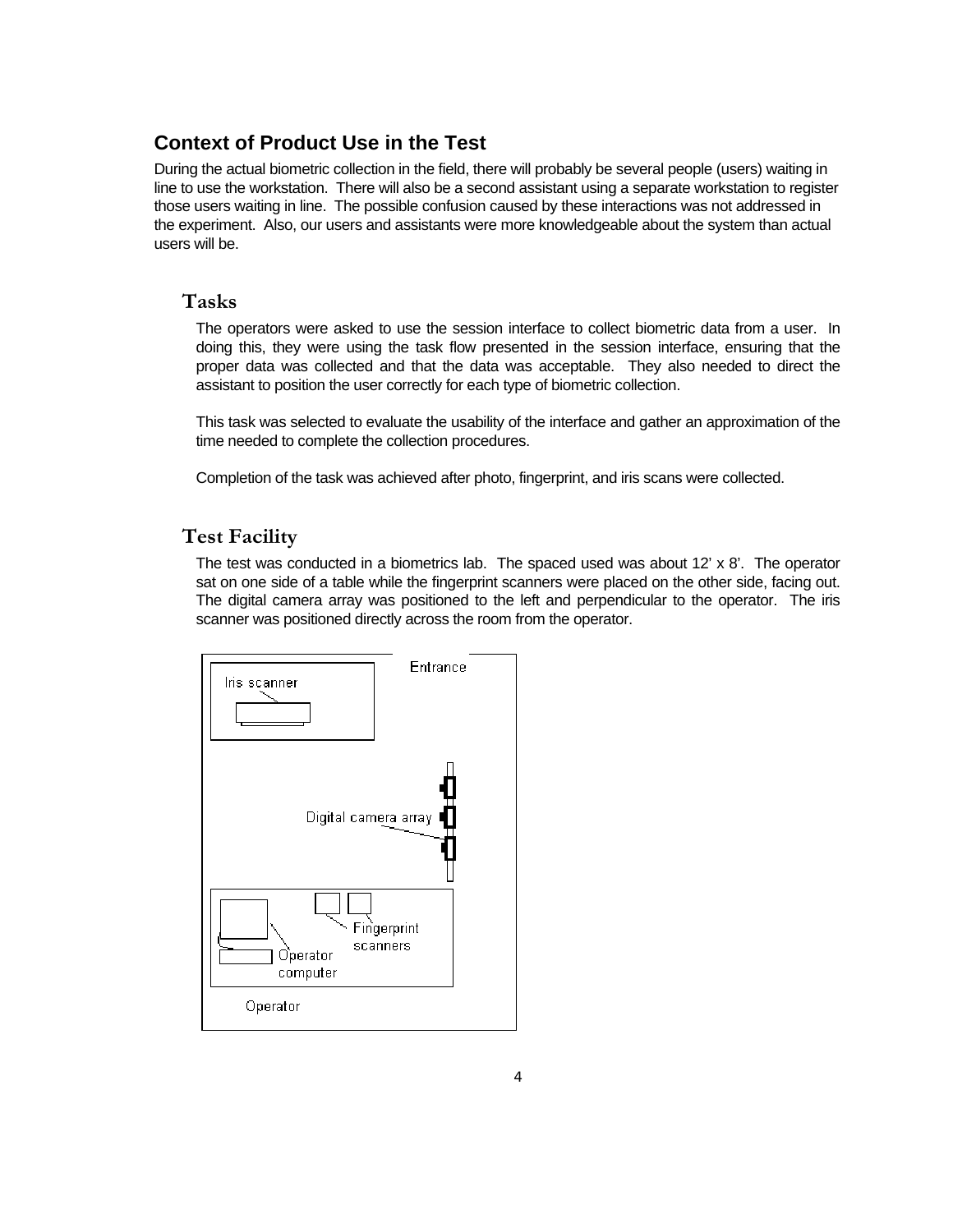#### **Participant's Computing Environment**

The computer used in the experiment was a Dell Precision 360 with a Pentium 4 processor running Windows NT.

#### Display Devices

A ViewSonic VG700b 17" flat LCD monitor was used. Resolution was 1024 x 768 and 32-bit color was used.

# Manual Input Devices<br>Standard mouse

### **Test Administrator Tools**

A paper-based questionnaire was used to elicit usability feedback and suggestions. The questionnaire had six (6) five-point Likert scale statements with room for comments after each statement. There was room to comment on the interface as a whole at the end of the questionnaire.

may have had. The computer running the session interface had Camtasia running in the background. Camtasia is a commercially available program that captures the video of the computer screen and saves it as an AVI file. A microphone was also used with Camtasia to capture any comments the operator

An observer made notes and collected timing data.

#### **Experimental Design**

The operators were asked to step through the biometric collection process using the session interface. After being introduced to the assistant and user, the operators did three sessions of biometric data collection with the interface.

During the first session everything was normal in the interface and there were no errors. During the second session, two of the scanners were offline and the operator had to modify the normal sequence based on the notification of this in the user interface. The third session had three separate image errors that the operator had to deal with. All operators did these sessions in the same order.

## **Procedure**

The participants were greeted as they walked into the lab and handed an Informed Consent form to fill out. They were also handed a more detailed participant write-up. The participants were asked to play the role of "operator" both verbally and in the physical write-up. They were given a manual for the session interface and a brief explanation of its function. The assistant and user were introduced, and the operator then collected biometric data (fake data) from the user. This collection process was repeated three times with a questionnaire after each session. At the end of the experiment the operator was thanked for his/her participation, given a copy of the Informed Consent form, and allowed to leave.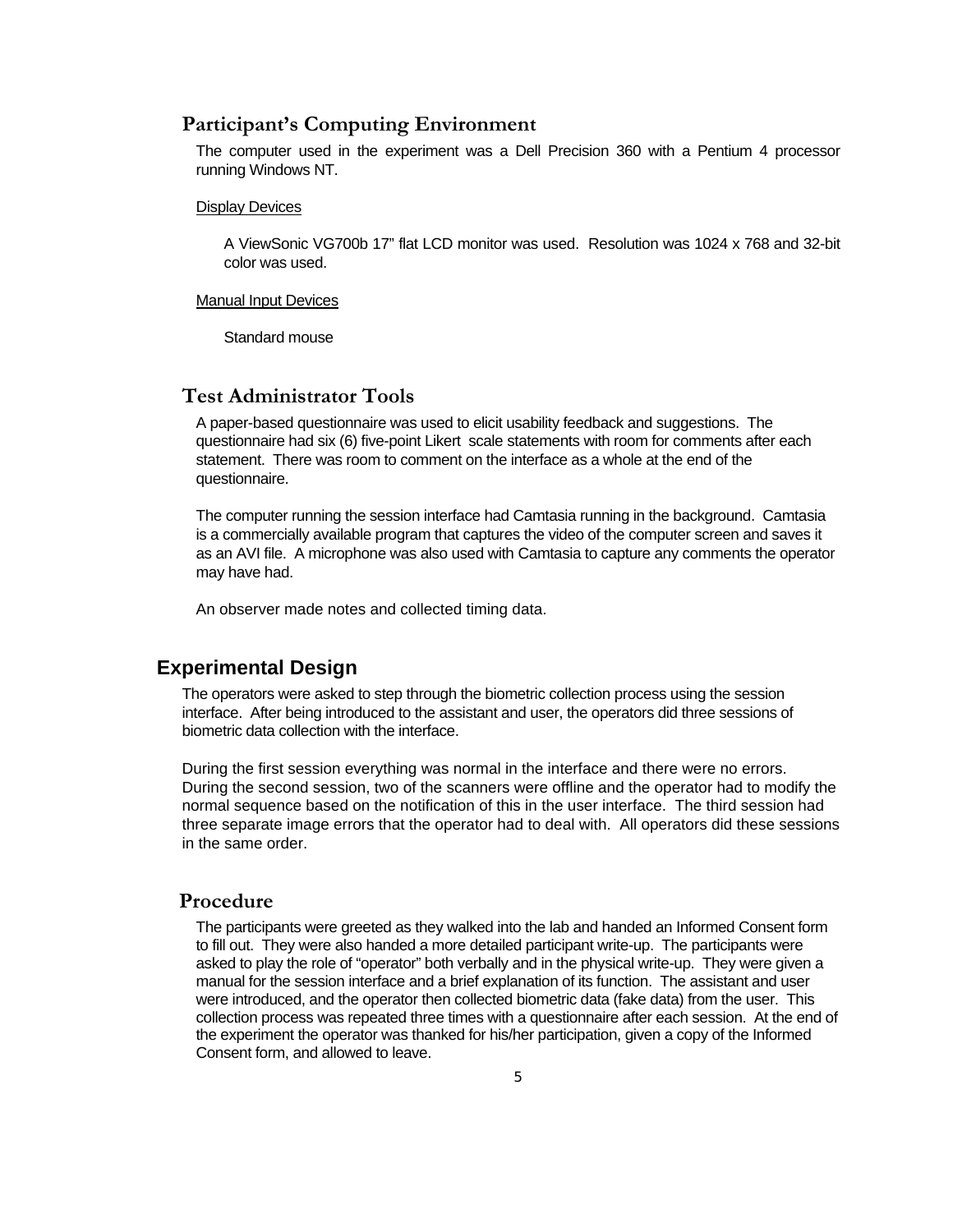Error collection (captured by the observer) - Errors were defined as the following:

- 1. Incorrectly or forgetting to prompt the assistant
- 2. Skipping a step that can be done
- 3. Accepting a corrupted image

The beginning of a task was defined as the session interface highlighting that task; the end of a task was defined as the session interface highlighting the next task.

There were no time limits on tasks.

The operators were free to ask questions during the experiment. Calculated task times do not include the time used for questions. Operators were told to prompt the assistant to position the user, but there were no set rules on direct interaction with the user. This was because part of the experiment was to see how these interactions played out. The prompts from the operator to the assistant were displayed in the user interface.

There were three people who interacted with the operator: the observer, who took notes, ran Camtasia, and answered questions; the user, who had fake data collected from him/her; and the assistant, who positioned the user after prompting from the operator.

For a few of the tests there was an extra observer taking notes in the background.

All time was volunteered from the participants and they were not paid.

#### **Participant General Instructions**

The operators had the following general instructions:

This study is being performed to test the usability of an operator interface that will be used to help collect data for a biometric workstation. You will be asked to act as an operator at the biometric workstation. Biometric workstation developers will play the roles of assistants and subjects. Using the operator interface, you will collect biometric data from the developers acting as the subjects in the experiment. You will be given training on the use of the operator interface, and then the actual experiment will begin.

During the experiment your comments (about the interface and to the assistants) and interactions with the interface will be recorded. There will be at least one investigator taking notes and a video of the experiment will be recorded. There will be a short questionnaire for you to fill out as well.

#### **Participant Task Instructions**

The operators had the following instructions during the beginning of the experiment:

This study is being performed to test the usability of an operator interface that will be used to help collect data for a biometric workstation. You will be asked to act as an operator at the biometric workstation. Two other people will play the roles of assistant and user. Using the operator interface, you will collect biometric data from the user in the experiment. You will ask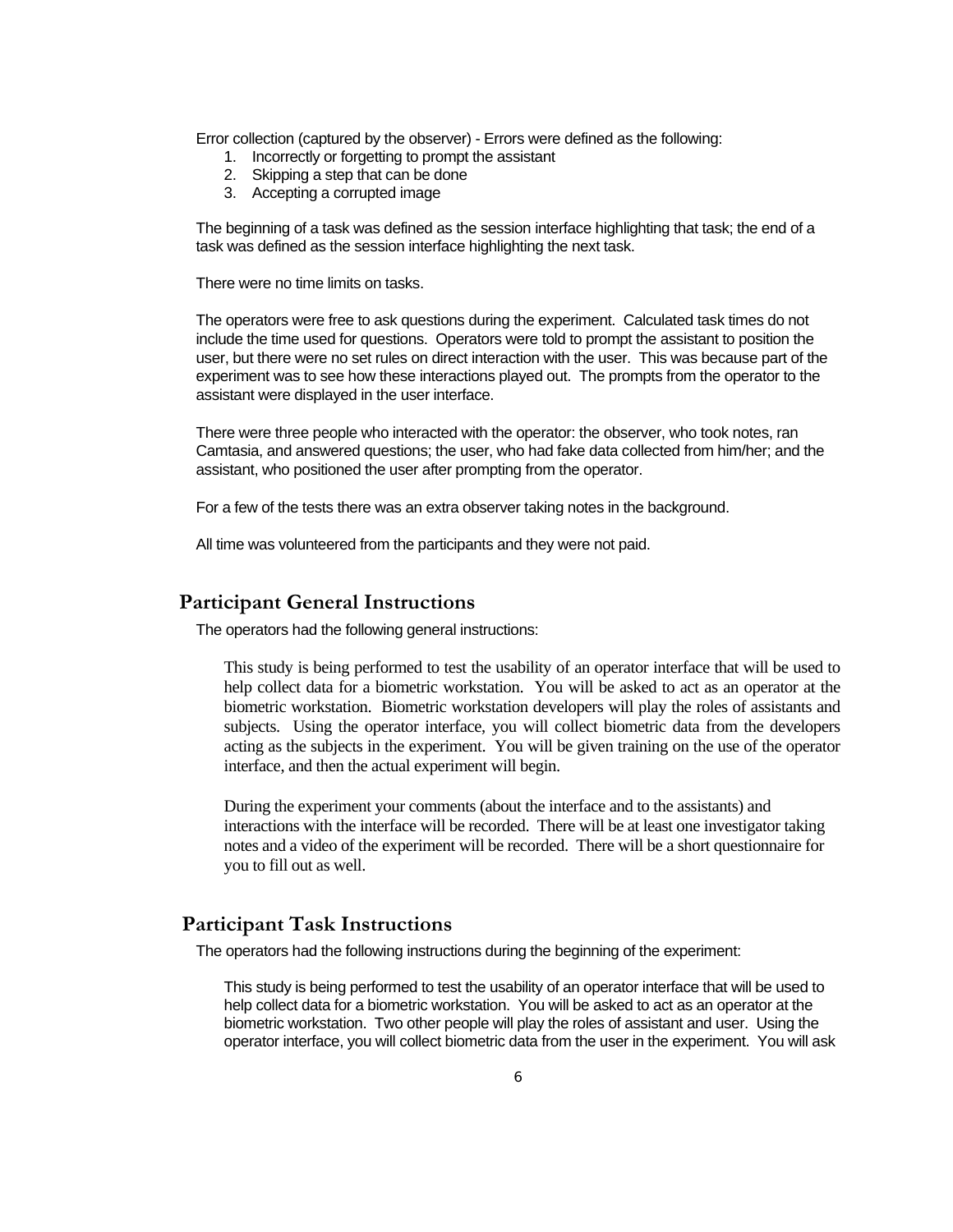your assistant to position the user for each task. When your assistant is ready he/she will let you know.

Your assistant will have had training on the collection equipment in the workstation, but this will be the first time he/she has been exposed to the biometric workstation. You should prompt the assistant on the task order and what he/she needs to do.

The operator interface you will be using is a prototype. The data collected will be fake data and not collected in real time. Therefore, the photos may not be of the person acting as the subject, however this should not interfere with the experiment as we would like you to focus on the *interface* and not the specific data being collected.

The photos will be taken from nine (9) different angles and displayed together. As long as the photos represent the subject as he/she is supposed to look, you should accept them. It does not matter if the photos are not completely centered as long as the face is visible.

When taking the fingerprint and iris scans, the data captured will appear briefly in the Sensor Feedback window and then disappear. This is because the equipment automatically accepts correct images. If there is an image problem, the interface will alert you.

You will be given a manual describing the operator interface. You are free to ask questions about the workstation and the collection procedure. You may also ask for help during the experiment if necessary. When you are ready to start the experiment, please let us know. Thank you for your participation.

#### **Usability Metrics**

Effectiveness was measured by counting the number of errors (see error definition under "Procedure" section).

Efficiency was measured using the time to complete each session and time to complete each task (face photos, fingerprints, and iris scans).

User satisfaction was measured by using the results of the questionnaires (*see Appendix A for questionnaire*).

## *Results*

#### **Data Analysis**

Much of the data was taken from the timing of the tasks. The participant comments also figured prominently in the re-design of the session interface.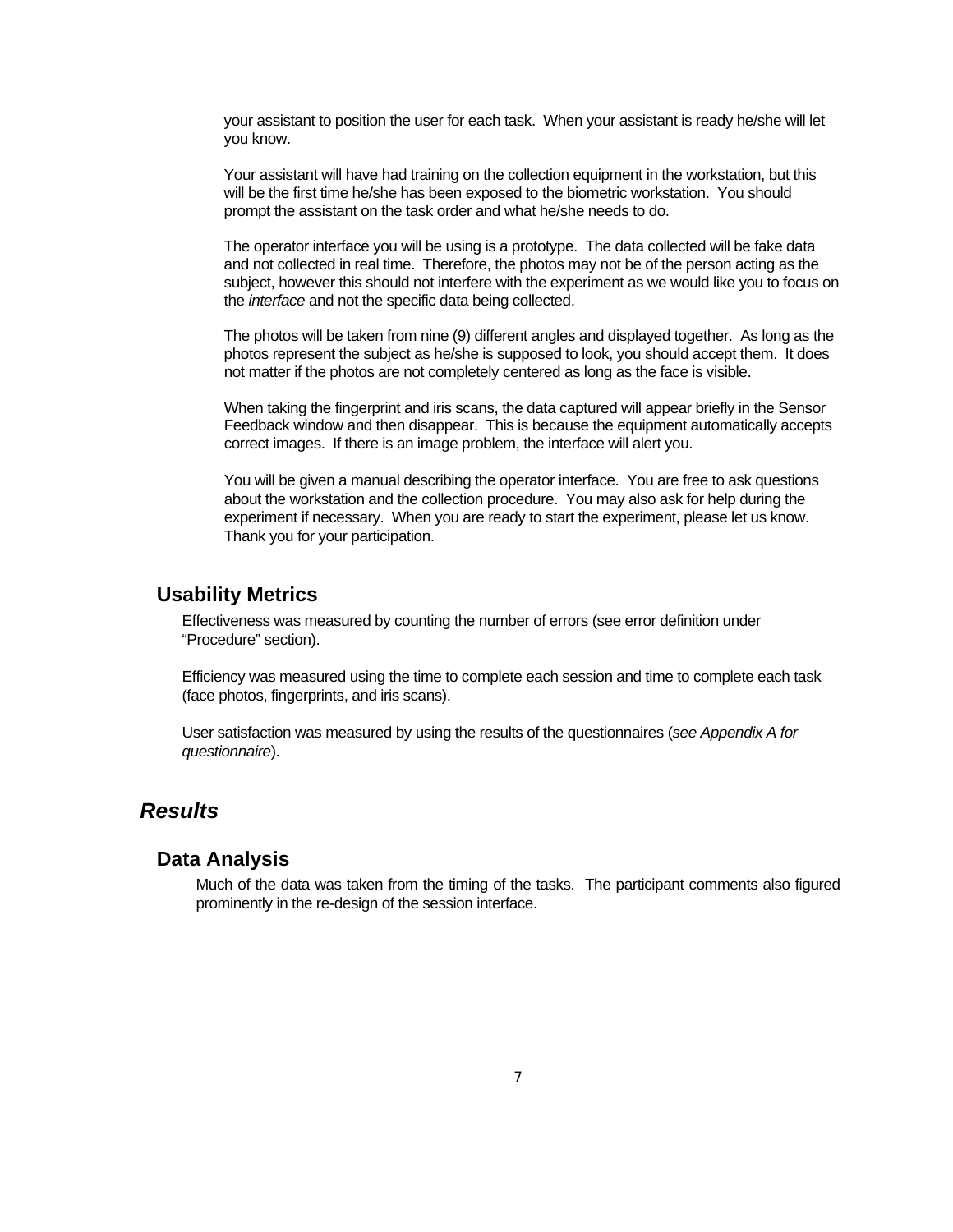# **Presentation of the Results**

# **Performance Results**

#### **Effectiveness: Session 1**

| User#                | <b>Incorrect Prompting</b> | Skipping a doable task | <b>Accepting bad image</b> |
|----------------------|----------------------------|------------------------|----------------------------|
| <b>Participant 1</b> |                            |                        |                            |
| <b>Participant 2</b> |                            |                        |                            |
| <b>Participant 3</b> |                            |                        |                            |
| <b>Participant 4</b> | 2                          |                        |                            |
| <b>Participant 5</b> |                            |                        |                            |
| <b>Participant 6</b> |                            |                        |                            |
| <b>Participant 7</b> |                            |                        |                            |
| <b>Participant 8</b> |                            |                        |                            |
| <b>Total</b>         | 5                          |                        |                            |

#### **Effectiveness: Session 2**

| User#                | <b>Incorrect Prompting</b> | Skipping a doable task | <b>Accepting bad image</b> |
|----------------------|----------------------------|------------------------|----------------------------|
| <b>Participant 1</b> |                            |                        |                            |
| <b>Participant 2</b> |                            | 2                      |                            |
| <b>Participant 3</b> |                            |                        |                            |
| <b>Participant 4</b> |                            |                        |                            |
| <b>Participant 5</b> |                            |                        |                            |
| <b>Participant 6</b> |                            |                        |                            |
| <b>Participant 7</b> |                            |                        |                            |
| <b>Participant 8</b> |                            |                        |                            |
| <b>Total</b>         | ⌒                          | 3                      |                            |

#### **Effectiveness: Session 3**

| User#                | <b>Incorrect Prompting</b> | Skipping a doable task | <b>Accepting bad image</b> |
|----------------------|----------------------------|------------------------|----------------------------|
| <b>Participant 1</b> |                            |                        |                            |
| <b>Participant 2</b> |                            |                        |                            |
| <b>Participant 3</b> |                            |                        |                            |
| <b>Participant 4</b> |                            |                        |                            |
| <b>Participant 5</b> |                            |                        |                            |
| <b>Participant 6</b> |                            |                        |                            |
| <b>Participant 7</b> |                            |                        |                            |
| <b>Participant 8</b> |                            |                        |                            |
| <b>Total</b>         |                            |                        | າ                          |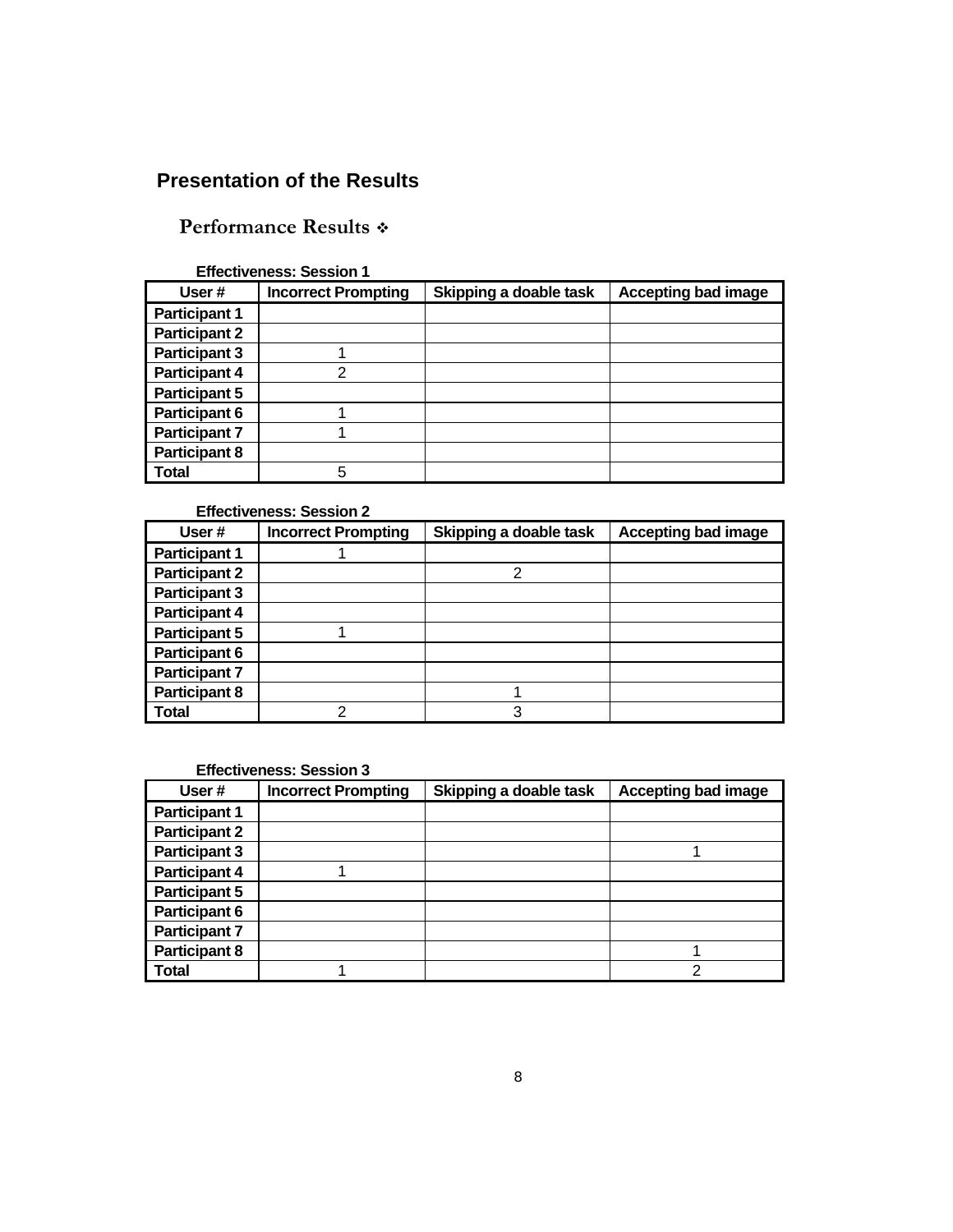There were few errors committed during the testing. Most of the errors that did occur were based around incorrect prompting. There were fewer errors committed as the session progressed, even though scenarios two and three had various sensor and image errors.

Skipping a doable task and accepting a bad image were scenario specific errors (scenarios 2 and 3 respectively). The doable tasks that were skipped in scenario 2 were due to confusion with the prompts, which didn't skip with the tasks correctly. The two bad images that were accepted were face photographs that had one image corrupted (out of a grid of the nine photos taken). This may have been due to the size and placement of the photos relative to the rest of the interface. The photo grid was displayed in the upper left-hand corner. It is our belief that displaying the photos larger and in the middle of the screen will draw the operator's focus more effectively.

| User#                | Scenario 1 | <b>Scenario 2</b> | Scenario 3 | Face photos | <b>Fingerprints</b> | Iris scans |
|----------------------|------------|-------------------|------------|-------------|---------------------|------------|
| <b>Participant 1</b> | 250*       | $131*$            | 239        | 48          | 36                  |            |
| <b>Participant 2</b> | 379*       |                   | 304        | 37          | 50                  | 22         |
| <b>Participant 3</b> | 255        | 98                | 202        | 20          | 36                  | 19         |
| <b>Participant 4</b> | $147*$     | $116*$            | 169        | 24          | 20                  | 9          |
| <b>Participant 5</b> | 267*       |                   | 188        | 18          | 38                  | 18         |
| <b>Participant 6</b> | 343        | 136               | 220        | 40          | 40                  | 16         |
| <b>Participant 7</b> | 234        | 124               | 190        | 22          | 34                  | 18         |
| <b>Participant 8</b> | 220        | $143*$            | 217        | 22          | 37                  | 18         |
| <b>Mean</b>          | 262        | 125               | 224        | 29          | 37                  | 17         |

**Efficiency (in seconds – rounded to nearest second)** 

\* Some sessions had missing time data. For the cells that were missing data, the average of a particular task was used to create the estimated session time. The blank cells are scenarios that did not have task times captured.

|                   | <b>Fingerprint Avg</b><br>Face Avg |    | <b>Iris Avg</b> | <b>Overall Avg</b> |
|-------------------|------------------------------------|----|-----------------|--------------------|
| Scenario 1        | 36                                 | 40 |                 | 262                |
| Scenario 2        | 74                                 | 39 |                 | 125                |
| <b>Scenario 3</b> | 25                                 | 33 |                 | 224                |
| <b>Mean</b>       | 29                                 |    |                 | 208                |

The average time per scenario appears to decrease as the scenarios progress. Scenario 2 is noticeably shorter in duration because two of the sensors weren't working during that scenario. However, combined with the error data it appears that repetition speeds up the process, and Scenario 3 is noticeably faster than Scenario 1 even with the image errors introduced in Scenario 3 (both scenarios had all the sensors in working order). Hence we infer that as the operator gets more experience the time will be shorter. However, our users were knowledgeable and cooperative. With naïve users the flow may not be as smooth.

The face photos, fingerprint scans, and iris scans all had reasonable average times, but it must be noted that these numbers do not take into consideration the actual "true" equipment timing. These averages are based on a 1.6 second simulated scan/display time. The collection times (photos, fingerprints, iris scans) stayed fairly constant across participants/scenarios, which implies that the timesavings between the scenarios are mostly due to an increased understanding of the procedure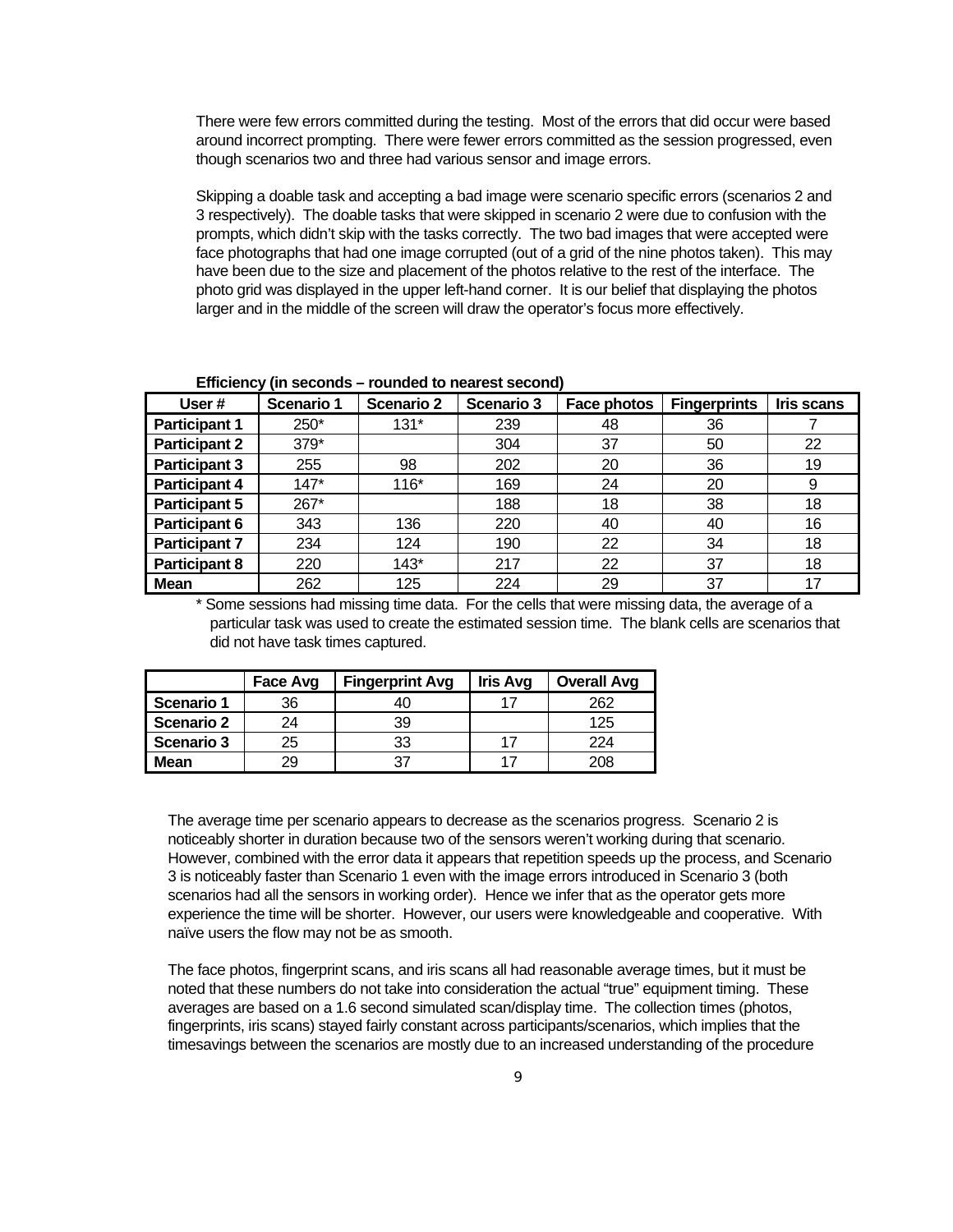and tasks. The participants were given only a brief overview of the interface and it's functioning before using it. Operators in the field will have more knowledge of the procedures, but this early testing indicates that the training and learning curve probably won't be too steep.

# **Satisfaction Results**

 $\overline{\phantom{a}}$ 

| Satisfaction: Questionnaire Responses (see Appendix A for questionnaire) |  |
|--------------------------------------------------------------------------|--|
| 1 = Easy; $5$ = Hard                                                     |  |

| User#                | Q <sub>1</sub>          | Q <sub>2</sub> | Q <sub>3</sub> | Q <sub>4</sub> | Q <sub>5</sub> | Q <sub>6</sub> |  |  |
|----------------------|-------------------------|----------------|----------------|----------------|----------------|----------------|--|--|
| <b>Participant 1</b> |                         |                |                |                |                |                |  |  |
| <b>Session 1</b>     | $\overline{2}$          | 4              | 4              | $\overline{2}$ | 3              | 2              |  |  |
| <b>Session 2</b>     | $\overline{2}$          | 4              | $\overline{2}$ | $\overline{2}$ | $\overline{2}$ | $\overline{2}$ |  |  |
| <b>Session 3</b>     | 1                       | 3              | $\overline{2}$ | $\overline{2}$ | $\overline{2}$ | $\overline{2}$ |  |  |
| <b>Participant 2</b> |                         |                |                |                |                |                |  |  |
| <b>Session 1</b>     | 1                       | $\overline{2}$ | 3              | $\overline{1}$ | 1              | 1              |  |  |
| <b>Session 2</b>     | 5                       |                | $\overline{1}$ | 3              | 4              | 3              |  |  |
| <b>Session 3</b>     | 1                       |                | 1              | 1              | 1              | $\overline{1}$ |  |  |
| <b>Participant 3</b> |                         |                |                |                |                |                |  |  |
| <b>Session 1</b>     | 1                       | 1              | $\overline{2}$ | 1              | 1              | 1              |  |  |
| <b>Session 2</b>     | 1                       | 1              | $\overline{1}$ | $\overline{1}$ | $\overline{1}$ | $\overline{1}$ |  |  |
| <b>Session 3</b>     | 1                       | 1              | 1              | 1              | 1              | 1              |  |  |
| <b>Participant 4</b> |                         |                |                |                |                |                |  |  |
| Session 1            | 1                       |                | 1              | 1              | 3              | 1              |  |  |
| <b>Session 2</b>     | $\overline{c}$          | 1              | 1              | 1              | 3              | 1              |  |  |
| <b>Session 3</b>     | $\overline{1}$          | $\overline{1}$ | $\overline{1}$ | $\overline{1}$ | $\overline{3}$ | $\overline{1}$ |  |  |
| <b>Participant 5</b> |                         |                |                |                |                |                |  |  |
| <b>Session 1</b>     | 1                       |                | 1              | 1              | 1              | 1              |  |  |
| <b>Session 2</b>     |                         | 1              | 1              | 1              | 1              | 1              |  |  |
| <b>Session 3</b>     | $\mathbf{1}$            | 1              | $\overline{1}$ | $\overline{1}$ | $\overline{1}$ | $\overline{1}$ |  |  |
| <b>Participant 6</b> |                         |                |                |                |                |                |  |  |
| <b>Session 1</b>     | 1                       | 1              | 1              | 1              | $\overline{2}$ | $\overline{c}$ |  |  |
| <b>Session 2</b>     | $\overline{\mathbf{c}}$ | 1              | 1              | 1              | $\overline{2}$ | $\overline{2}$ |  |  |
| <b>Session 3</b>     | $\overline{1}$          | 1              | $\overline{1}$ | 1              | $\overline{1}$ | $\overline{2}$ |  |  |
| <b>Participant 7</b> |                         |                |                |                |                |                |  |  |
| <b>Session 1</b>     | 4                       | 5              | 1              | 1              | 3              | $\overline{c}$ |  |  |
| <b>Session 2</b>     | 1                       | 5              | 3              | 1              | 3              | $\frac{2}{2}$  |  |  |
| <b>Session 3</b>     | $\overline{2}$          | $\overline{3}$ | $\overline{2}$ | $\overline{2}$ | $\overline{3}$ |                |  |  |
| Participant 8        |                         |                |                |                |                |                |  |  |
| <b>Session 1</b>     | 1                       | 1              | 1              | 1              | 3              | 3              |  |  |
| <b>Session 2</b>     |                         | $\overline{2}$ | $\overline{1}$ | 1              | 5              | $\overline{2}$ |  |  |
| <b>Session 3</b>     | 1                       | $\overline{1}$ | 1              | 1              | $\overline{2}$ | $\overline{2}$ |  |  |
| <b>Mean</b>          | $\overline{1.55}$       | 2.00           | 1.46           | 1.25           | 2.17           | 1.63           |  |  |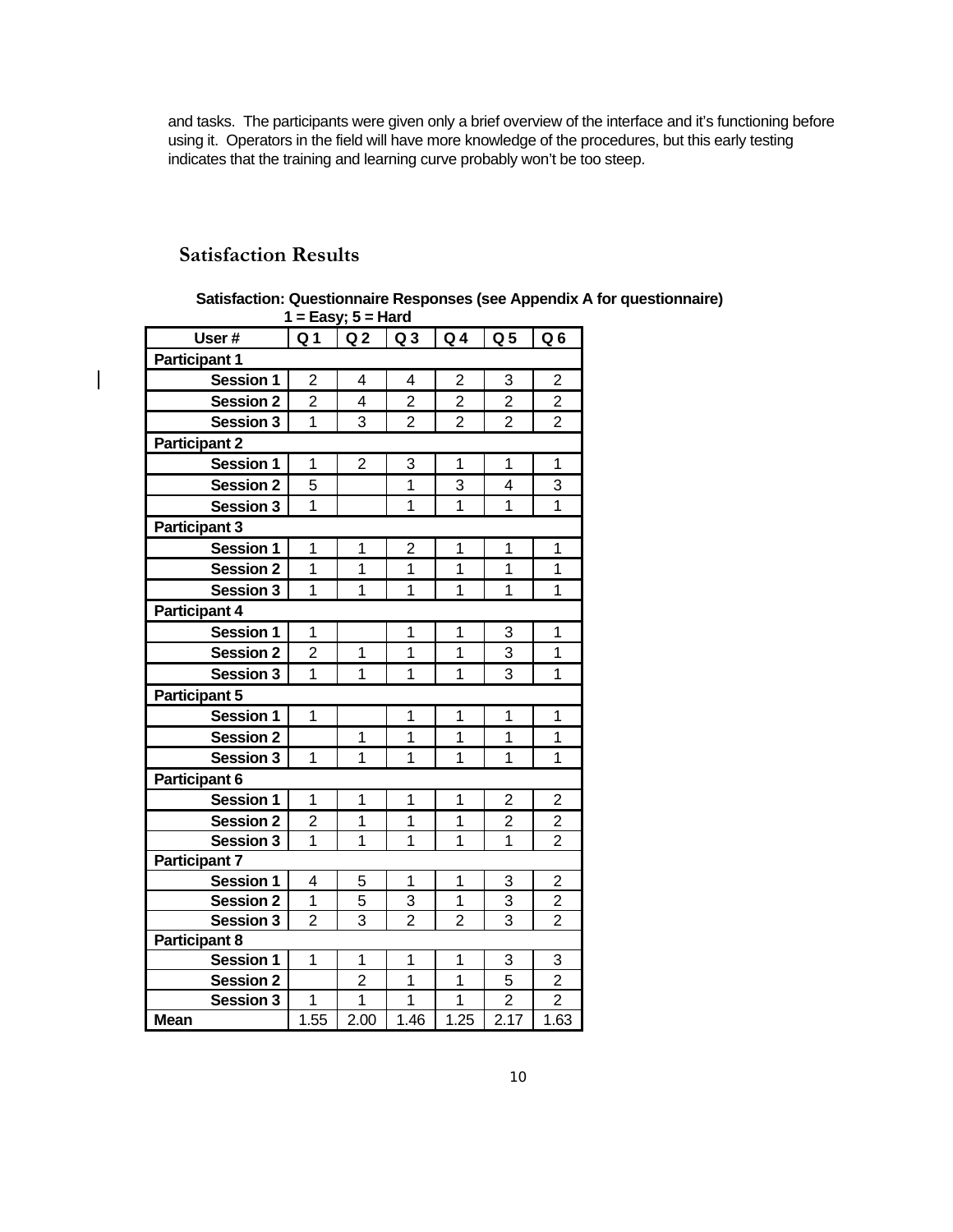The interface used was fairly straight forward (*see Appendix B)*, so the results are not surprising. Almost all of the participants rated the interface and its components as easy to use, and it should be noted that satisfaction generally increased with use. There were also several comments and suggestions to make the interface better. A couple of the more frequent suggestions involved positioning the prompts in closer proximity to the task list and making it clearer when a user needs to remove his or her glasses (for a photo or iris scan).

After observing several participants it became apparent that the operator talked more directly with the user after the first set of fingerprints had been taken. At that point several operators ignored the assistant and told the user directly what to do. This raises the question of whether an assistant is necessary (though it must be noted that our users knew more about the system than the average user in the field will). More testing needs to be done to see if the assistant can be removed with little negative effect. Removing the assistant would save training time and money during deployment of the workstation and should be carefully considered.

There is also the question of how long an operator can use the interface without a decrease in effectiveness or efficiency. This was not tested here but needs to be examined. This needs to take into consideration concentration issues as well as the possibility of boredom. Removing the assistant may not only save money but also engage the operator more in the data collection. It must be determined how to efficiently rotate operators between the registration interface and the session interface during the course of a day, allowing some down time and a change of task.

#### **Status**

Currently the session interface has been revamped with consideration to the comments and observations made during the testing. Future work includes testing the workstation without an assistant. There also needs to be some testing done with naive users to better estimate the time required to gather biometric data. Long term testing needs to be done to determine timing platuaus and the length of time an operator can use the interface before effectiveness and efficiency decrease.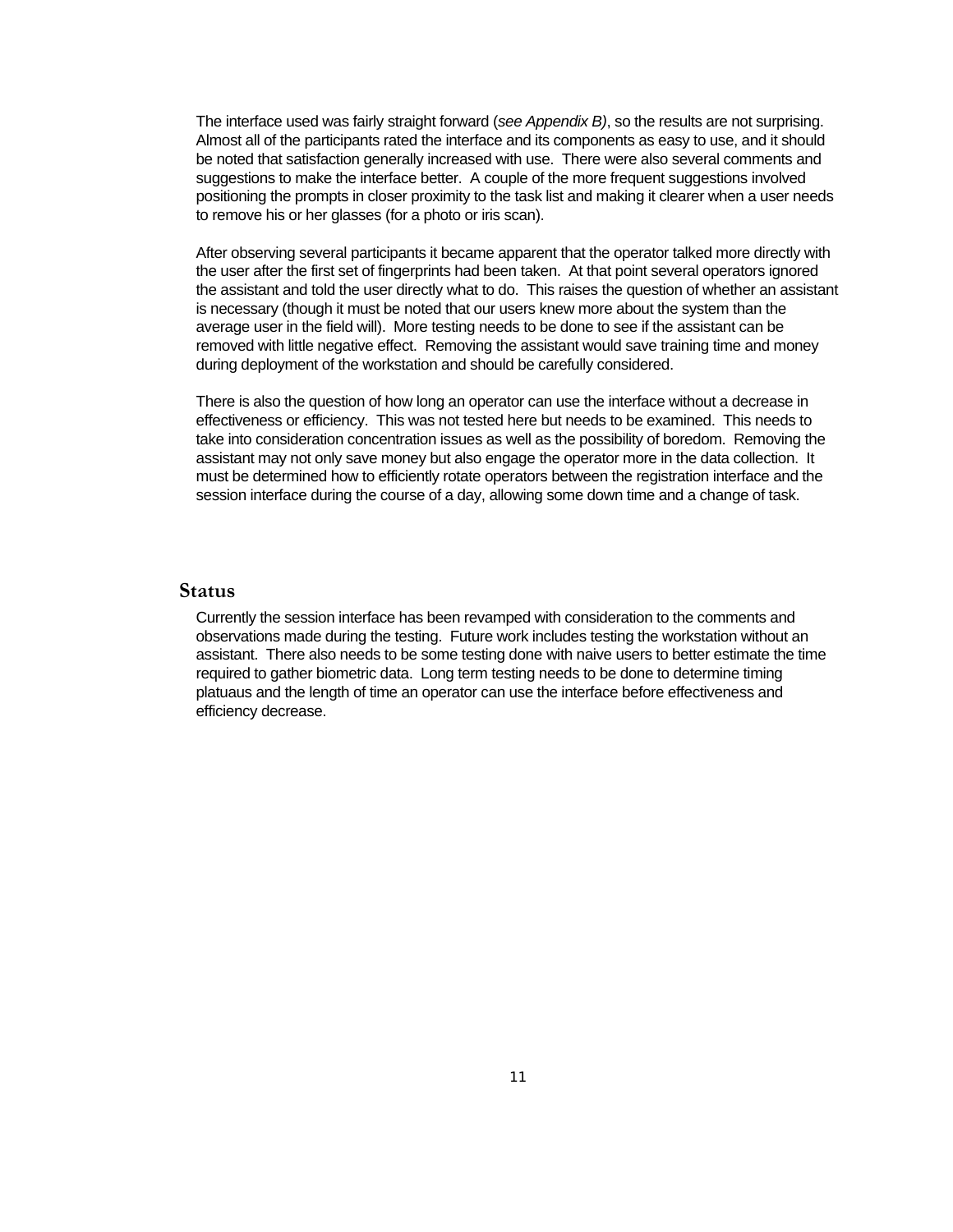# *Appendix A – Interface Questionnarie*

|    | <b>Questionnaire</b>                                                                                                                                                                                                           |                        |             |                 |   | Subject Iteration                 |
|----|--------------------------------------------------------------------------------------------------------------------------------------------------------------------------------------------------------------------------------|------------------------|-------------|-----------------|---|-----------------------------------|
|    | With relation to the interface you just used, please circle the number that corresponds to your<br>experience. Below each question is a space for you to comment on your specific experience.                                  |                        |             |                 |   |                                   |
| 1. | The procedure for collecting the face photo was<br>Very easy<br>to conduct $1$ 2                                                                                                                                               |                        | $3^{\circ}$ | $\overline{4}$  |   | Very difficult<br>5 to conduct    |
|    |                                                                                                                                                                                                                                |                        |             |                 |   |                                   |
| 2. | Asking the subject to remove his glasses for the second photo was<br>Very easy<br>to remember 1 2                                                                                                                              |                        |             | $3 \t 4$        |   | Very difficult<br>5 to remember   |
|    | Comments: comments: comments: comments: comments: comments: comments: comments: comments: comments: comments: comments: comments: comments: comments: comments: comments: comments: comments: comments: comments: comments: co |                        |             |                 |   |                                   |
| 3. | Prompting the assistant on how to maneuver the subject was<br>Very easy<br>to remember 1                                                                                                                                       | $2^{\sim}$             |             | $3 \t 4$        |   | Very difficult<br>5 to remember   |
|    |                                                                                                                                                                                                                                |                        |             |                 |   |                                   |
| 4. | The fingerprints were<br>Very easy<br>to obtain 1                                                                                                                                                                              | $2^{\circ}$            | $3^{\circ}$ | $4 \quad$       |   | Very difficult<br>5 to obtain     |
|    |                                                                                                                                                                                                                                |                        |             |                 |   |                                   |
| 5. | Overall, the interface was<br>Very easy<br>to understand 1                                                                                                                                                                     | 2                      | 3           | $\overline{4}$  |   | Very difficult<br>5 to understand |
|    |                                                                                                                                                                                                                                |                        |             |                 |   |                                   |
| 6. | The timing of the tasks was                                                                                                                                                                                                    |                        |             |                 |   |                                   |
|    | Very Fast 1                                                                                                                                                                                                                    | $2 \quad \blacksquare$ | $3^{\circ}$ | $4\overline{ }$ | 5 | <b>Very Slow</b>                  |
|    | Comments: the contract of the contract of the contract of the contract of the contract of the contract of the contract of the contract of the contract of the contract of the contract of the contract of the contract of the  |                        |             |                 |   |                                   |

What did you dislike about the interface? How would you change the interface to make it better?